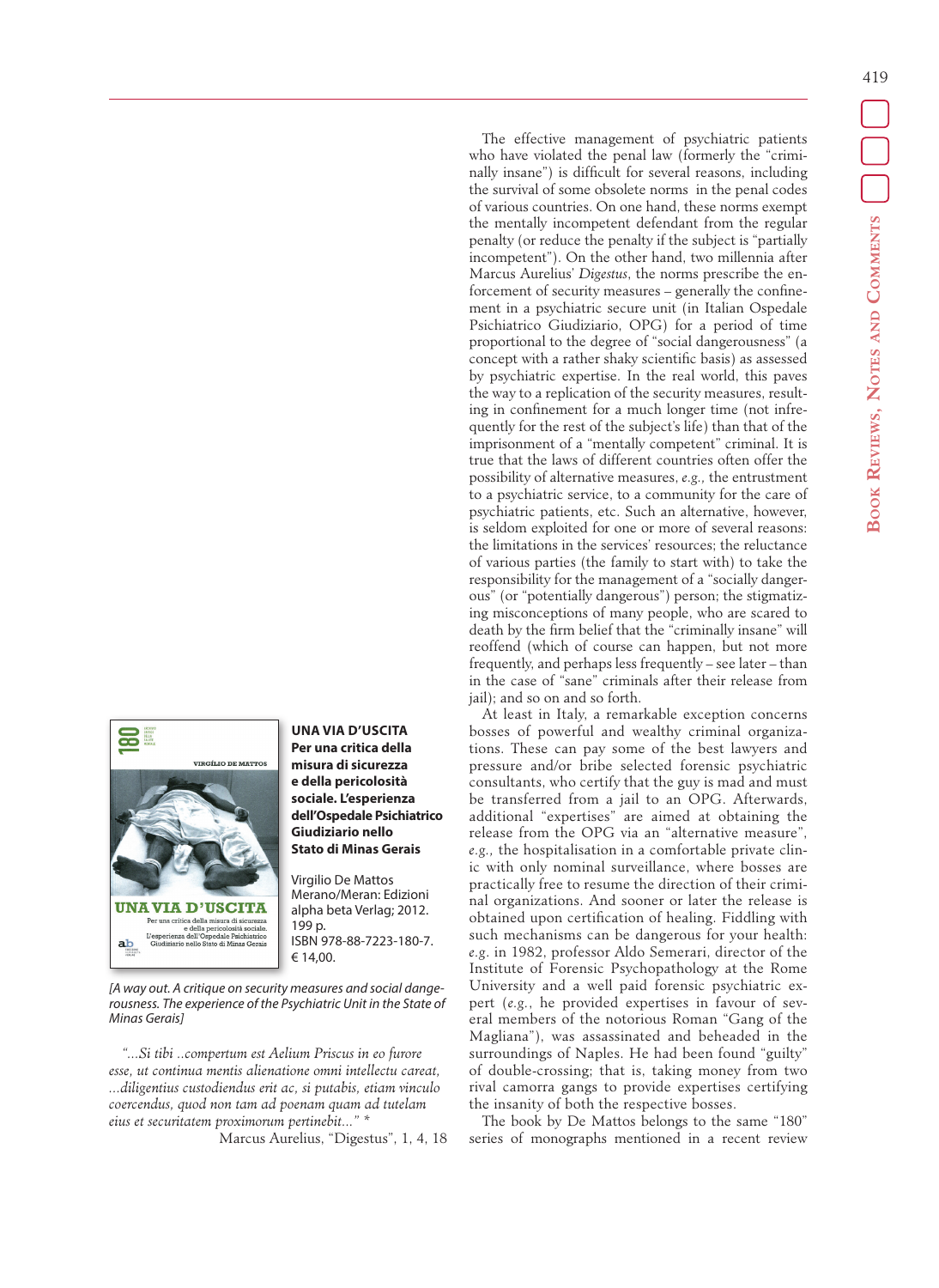[Guarire si può. Persone e disturbo mentale. *Ann Ist Super Sanità* 2013:49(3)319-20, Review by Giorgio Bignami, in English]; and this, thanks to the long-term relations between the author, a Brazilian socio-criminologist and political scientist, Italian psychiatrists of the Trieste group, and jurists and criminologists, particularly two of them to whom the book is dedicated: Alessandro Baratta (+ 2002) and Raffaele De Giorgi (University of Salento), both among the leaders respectively in the field of socio-criminological studies on deviance and the law, and in that of theories of social systems (De Giorgi also has a long experience of research and teaching in Latin America). In fact, increasingly significant exchanges between the Trieste group and Brazilian mental health workers were started by seminars and conferences held in Brazil by Franco Basaglia in 1978-9, *i.e*., shortly before his demise in August 1980 (see Franco Basaglia, *Conferenze brasiliane*, Roma, Raffaele Cortina, 2000). These relations were facilitated by the incorporation in the eighties of the Trieste Mental Health Service in the newly founded WHO Collaborating Center for Research and Training in Mental Health in Italy, whose first president was the late director of the Istituto Superiore di Sanità, Francesco Pocchiari, until his demise in 1989*.*

The reader must be warned that the original edition of this book was published in 2006, therefore one cannot expect to find updated information in the author's text. Additional information for the years 2005-2010 is given in the Introduction by the translator Ernesto Venturini, a former coworker of Basaglia, and also in many footnotes by the author, by Venturini, and by the editor of the Italian edition, Silvia D'Autilia. These additions provide a clear and well documented comparative analysis of the Italian and Brazilian histories and present situations in the mental health field, including OPGs. As concerns Italy, the inquiry of the Senate Public Health Commission led by professor Ignazio Marino, which documented unbelievable misdoings (part of the Commission's video can be viewed via http://www.youtube.com/watch?v=A535K-IjVjg), led to the approval of an *ad hoc* law (2012/9, modified by law 2013/57) which prescribes the closure of OPGs. The subsequent to-ing and fro-ing of national and regional *ex lege* provisions is not yet completed, therefore it is still impossible to foresee how many of the interested subjects will continue to be confined in regional mini-OPG's; or viceversa liberated thanks to alternative measures based on strong support by Mental Health Services, including personalised care, rehabilitation programmes and provisions aimed at solving a variety of problems, including housing and work. This problem is handled very clearly in De Mattos' book, since in Brazil it often happens that after a subject confined in an OPG is certified to be "not any more socially dangerous", he continues to be confined indefinitely in a different (generally smaller) structure with a different label (geriatric hospital, rehabilitation unit, therapeutical residence, etc.*)* 

The first part of this work is a stimulating historical, cultural and political analysis of the progressive escalation of internment measures aimed at criminal, insane, criminal insane, socially dangerous, troublesome, unproductive and quite a few other types of subjects with undesirable profiles – all of them deprived of most or all of their citizens' rights (from this viewpoint the provisions in our 1948 Constitution and 1978/180 psychiatric law and in the Brazilian 1988 Constitution and 2001/10,216 psychiatric law are quite similar; in addition, the Brazilian Constitution forbids life sentences, of which life confinement in an OPG, or some substitute of it, is practically an equivalent). As concerns the destinies of mentally disturbed criminals, the judgment of the author on the role of psychiatry is even more drastic than that on the role of other apparently more responsible parties, including legislators and judges: *e.g.,* "... since penal right groped its way concerning the concept of non-liability, whereas psychiatry, in its deliria of conquest, supported such a concept, it often happened that false arguments and false solutions were offered..." (p. 107); of this, quite a few examples are given, including those concerning recent neo-lombrosian trends based on neuroscientific "evidence". The author's pessimism concerning not only the present but also the future is explicit: he wanted the book's title to be "Without a way out", but the Brazilian publisher imposed the more optimistic (and marketable) "A way out".

The second part of the book is devoted mainly to a critical analysis of ten representative cases, *i.e.,* former OPG patients who were certified as not being any more "socially dangerous", but could not be liberated for the reasons outlined above (one of them, for example, came from a village where health services were totally absent, with the nearest psychiatrist 300 km away). A small special hospital was created for them, where conditions were practically indistinguishable from those of the OPG in which they had been previously confined. *Pace* the Constitution and the psychiatric law.

Some light at the distant end of this tunnel is provided by the description in the last part of the book (updated to 2009 in Venturini's introduction) of a special programme which started in the year 2000 in Belo Horizonte (about 2,500,000 inhabitants), the capital city of the State of Minas Gerais (about 20,000,000 inhabitants, *i.e*., about one tenth of the total population of Brazil); an initiative that gained official status after the coming into force of the aforementioned 2001 psychiatric law. This "Programme of Integral Attention" to the psychiatric patient guilty of a crime, launched by a Belo Horizonte court in collaboration with Mental Health Service workers and administrators, is aimed at terminating, whenever possible, the confinement of patients (or former patients) of OPGs, relying on a series of coordinated professional and other interventions. The results so far obtained are exceptionally good (see p. 31): in the first 10 years, 1058 cases examined; 755 patients enrolled in the programme; 489 already definitively acquitted; 266 still under the judge's surveillance, of which 210 already liberated and living with their families or in therapeutical residences; the remaining ones still under the judges' security measure and the Mental Health Service's intensive care; but with only 25 subjects out of 755 still in confinement. And last but not least, a recidivism rate of only 2%, a world